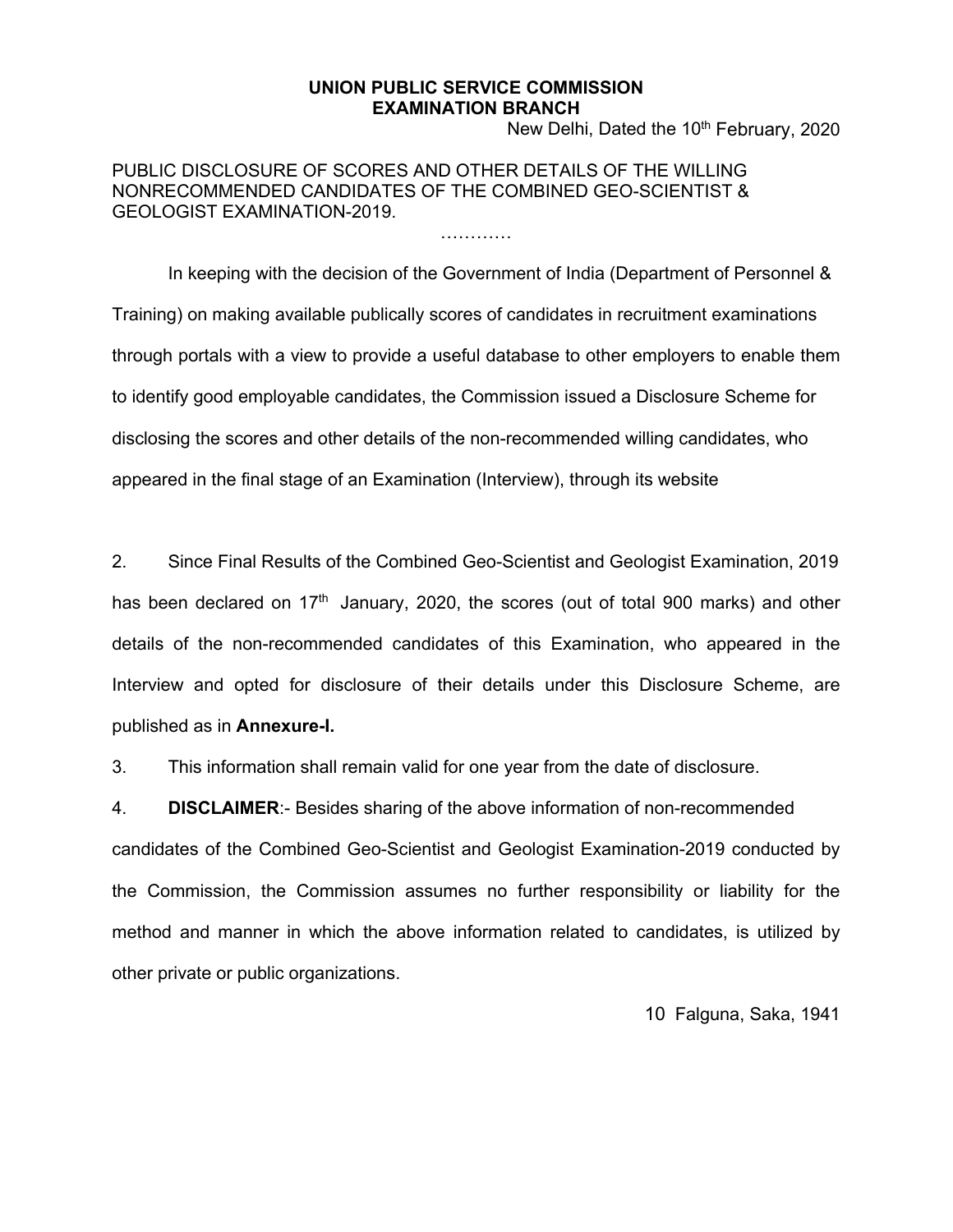## **COMBINED GEO-SCIENTIST AND GEOLOGIST EXAMINATION, 2019 LIST OF NOT RECOMMENDED CANDIDATES WHO HAVE OPTED SHARING THE MARKS INFORMATION ON THE COMMISSION'S WEBSITE**

| <b>No</b>      | SI. ROLL NO | <b>NAME</b>                                | FATHER_NAM D_O_B                                 |              | <b>COMM</b> | <b>GENDER</b> | <b>EDU_QUALIFICATION</b>                                                                                            | <b>TOTAL</b><br><b>MARKS</b> | <b>ADDRESS</b>                                                                                                                                                   | <b>EMAIL ID</b>               |
|----------------|-------------|--------------------------------------------|--------------------------------------------------|--------------|-------------|---------------|---------------------------------------------------------------------------------------------------------------------|------------------------------|------------------------------------------------------------------------------------------------------------------------------------------------------------------|-------------------------------|
| $\mathbf{1}$   | 0190070     | <b>SOLANKI</b><br><b>TIRTHRAJSINH</b><br>М | <b>MAHENDRASIN</b><br>H.                         | 20/02/95 GEN |             | <b>MALE</b>   | <b>BACHELOR OF SCIENCE HONORS-</b><br>GEOLOGY, Master's degree in<br>Geology- GEOLOGY                               | 377                          | 1553, 232- MIG BLOCK<br>CHITRAKOOT SOC,<br><b>MAKARPURA ONGC COLONY</b><br>VADODARA Gujrat 390014                                                                | tirthrajgeo@g<br>mail.com     |
| $\overline{2}$ | 0290053     | <b>RAHUL KUMAR</b><br><b>SINGH</b>         | <b>MK SINGH</b>                                  | 17/04/94 GEN |             | <b>MALE</b>   | B.Sc. Hons .-<br>Geology, Physics, Mathematics,<br>Master's degree in Geology- Geology                              | 359                          | House No. 26, Village Ramgaon rksinghgeol@g<br>Palhipatti Varanasi UP 221208   mail.com                                                                          |                               |
| 3              | 0290136     | <b>DOLLY GOND</b>                          | DHANANJAI<br><b>KUMAR GOND</b>                   | 01/01/92 ST  |             | <b>FEMALE</b> | B.Sc.honours- Geology, Master's<br>degree in Applied Geology- Applied<br>geology                                    | 260                          | DOLLY GOND DO DHANANJAI<br>KUMAR GOND, WARD NO-11<br>HOME NO-290 RAM GULAM<br><b>TOAL NEAR NORTH</b><br><b>MAHARANA PRATAP SCHOOL</b><br><b>DEORIA UP 274001</b> | dollybulbul7@<br>gmail.com    |
| 4              | 0290141     | <b>MITHUN</b><br><b>KUMAR</b>              | <b>SUGRIV DAS</b>                                | 04/01/93 SC  |             | <b>MALE</b>   | B.Sc.Hons.GEOLOGY- GEOLOGY,<br>Master's degree in Applied Geology-<br><b>APPLIED GEOLOGY</b>                        | 281                          | <b>DALDALI BAZAR CHAPRA</b><br>CHAPRA SARAN bihar 841301                                                                                                         | mithunhrc03@<br>gmail.com     |
| 5              | 0290254     | <b>NEHA RAI</b>                            | GIRIJA SHANKER 03/07/93 GEN                      |              |             | <b>FEMALE</b> | <b>BScHons- Physics, Maths, Computer</b><br>science, M.Sc. (Tech.) (Applied<br>Geophysics) - Exploration Geophysics | 333                          | 73, Shastri Nagar Bachhan<br>Singh Marg Ghazipur<br>Peernagar Ghazipur UP<br>233001                                                                              | neharai2050@<br>gmail.com     |
| 6              | 0290264     | <b>AKSHAT</b><br><b>SAXENA</b>             | <b>MANOJ</b>                                     | 03/04/89 GEN |             | <b>MALE</b>   | B.Sc- PHYSICS, M.Sc. (Tech.) (Applied<br>Geophysics)- APPLIED GEOPHYSICS                                            | 337                          | FLAT 701 GANPATI<br>APARTMENT NAGWA LANKA<br>VARANASI UP 221005                                                                                                  | saxena.akshat<br>89@gmail.com |
| $\overline{7}$ | 0290265     | <b>JAY PRAKASH</b><br><b>SINGH</b>         | <b>TRIYUGI</b><br><b>NARAYAN</b><br><b>SINGH</b> | 11/11/93 OBC |             | <b>MALE</b>   | B.Sc.- MATHEMATICS, PHYSICS,<br>CHEMISTRY, M.Sc. in Physics-<br><b>PHYSICS</b>                                      | 287                          | <b>VILL- TEEKAR BHATPURWA</b><br><b>KORAON NATHUPUR</b><br>ALLAHABAD UP 212306                                                                                   | prakash.jai169<br>@gmail.com  |
| 8              | 0290298     | <b>NITIN VERMA</b>                         | <b>BHUWAR LAL</b><br><b>SETH</b>                 | 19/05/92 OBC |             | <b>MALE</b>   | <b>B.Sc- CHEMISTRY, MATHEMATICS,</b><br>PHYSICS, Others- EXPLORATION<br><b>GEOPHYSICS</b>                           | 289                          | S 12 44 C-1 PIYARIYA POKHARI, nitinvns9999@<br><b>TELIYABAGH CANTT STATION</b><br><b>VARANASI VARANASI UP</b><br>221002                                          | gmail.com                     |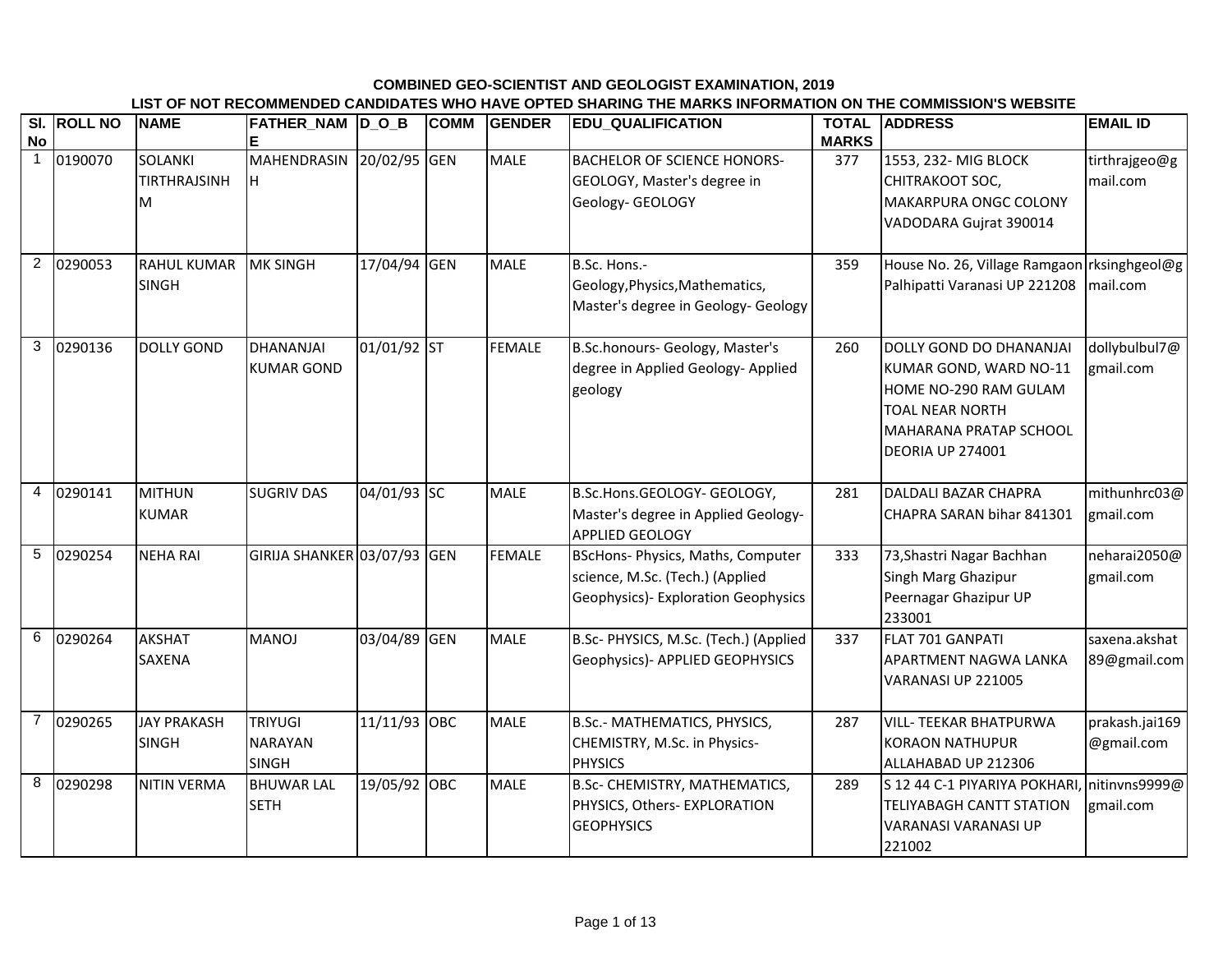| 9 | 0290312    | SACHIN KUMAR AKRUR YADAV                     |                                              | 01/10/95 OBC | <b>MALE</b> | B.SC.- PHYSICS MATHEMATICS, M.Sc.                                                                                                                                   | 323 | <b>VILLAGE SIKRARA POST</b>                                                                                                                                  | sachinkumarya                         |
|---|------------|----------------------------------------------|----------------------------------------------|--------------|-------------|---------------------------------------------------------------------------------------------------------------------------------------------------------------------|-----|--------------------------------------------------------------------------------------------------------------------------------------------------------------|---------------------------------------|
|   |            | YADAV                                        |                                              |              |             | (Tech.) (Applied Geophysics)-<br><b>GEOPHYSICS</b>                                                                                                                  |     | SIKRARA SIKRARA JAUNPUR<br>UP 222131                                                                                                                         | dav688@gmail<br>.com                  |
|   | 10 0290347 | <b>SARVESH</b><br><b>KUMAR DUBEY</b>         | <b>VIKAS CHAND</b><br><b>DUBEY</b>           | 08/01/93 GEN | <b>MALE</b> | B.Sc.- PHYSICS, MATH, GEOGRAPHY,<br>M.Sc. in Physics- Physics with<br>Electronics                                                                                   | 191 | VILL. GHOSIA N.P. AURAI<br><b>AURAI SANT RAVIDAS NAGAR</b><br>BHADOHI UP 221301                                                                              | sarvesh2025@<br>gmail.com             |
|   | 11 0290394 | <b>ATUL KUMAR</b><br><b>PANDEY</b>           | RAKESH KUMAR 08/09/91 EWS<br><b>PANDEY</b>   |              | <b>MALE</b> | B. Sc.HONOURS- PHYSICS, M.Sc.<br>(Tech.) (Applied Geophysics)-<br><b>APPLIED GEOPHYSICS</b>                                                                         | 311 | DANIPATTI BAIRI BISA SANT<br><b>RAVIDAS NAGAR BHADOHI UP</b><br>221303                                                                                       | atul091263@g<br>mail.com              |
|   | 12 0490256 | AKHILESH<br>AGRAWAL                          | LATE<br>PERMANAND<br><b>AGRAWAL</b>          | 10/08/93 EWS | <b>MALE</b> | Bachelor of Science B.Sc- Geology,<br>Mathematics, Physics and<br>Foundation Course, Others- Applied<br>Geology                                                     | 323 | HNo. 582 Chhota Fuhara,<br>South Milloniganj, Jabalpur<br>Milloniganj Jabalpur mp<br>482002                                                                  | akhileshgnio@<br>gmail.com            |
|   | 13 0490275 | <b>SUDIPTA</b><br><b>KUMAR NAIK</b>          | <b>SUVASH</b><br><b>CHANDRA NAIK</b>         | 26/07/95 ST  | <b>MALE</b> | BACHELOR OF SCIENCE- GEOLOGY,<br>MATHEMATICS, PHYSICS, MILO, ES,<br>ISC, ENG, CENG, Master's degree in<br>Applied Geology- APPLIED GEOLOGY                          | 241 | AT- CHHANCHA, WARD NO-<br>25, HOUSE NO- 15, RANA<br>BAGAN, PALBANI BARIPADA<br>MAYURBHANJ odisa 757001                                                       | sudiptanaik12<br>3@gmail.com          |
|   | 14 0590064 | <b>KAMBLE AMAR</b><br>DNYANESHWAR            | DNYANESHWAR 14/08/89 SC                      |              | <b>MALE</b> | B.Sc.- GEOLOGY, BOTANY,<br>ZOOLOGY, Master's degree in<br>Geology- GEOLOGY                                                                                          | 299 | <b>SHREE SANTOSHI VIHAR</b><br>SURVEY NO 255 FLAT NO 04,<br><b>SAMBHAJI NAGAR NEAR HP</b><br><b>TERMINAL LONI KALBHOR</b><br>PUNE PUNE Maharashtra<br>412201 | kambleaug@g<br>mail.com               |
|   | 15 0590390 | <b>SUMANTA</b><br><b>KUMAR</b><br>SATHAPATHY | <b>DHRUBA</b><br><b>CHARAN</b><br>SATHAPATHY | 12/06/92 GEN | <b>MALE</b> | B.Sc. Physics Hons.- ENGLISH, MIL<br>ORIYA, PHYSICS, CHEMISTRY, BIOLOGY<br>,MATHEMATICS,ES,ISC, M.Sc. (Tech.)<br>(Applied Geophysics)- APPLIED<br><b>GEOPHYSICS</b> | 306 | <b>AT-RAIRANGPUR GADHA WD</b><br><b>NO-7 PS-RAIRANGPUR</b><br>PURUNAGHATY MAYURBHANJ<br>odisa 757050                                                         | sumantasatpat<br>hy1992@gmail<br>.com |
|   | 16 0590817 | <b>ABHISHEK</b><br>SHARMA                    | <b>RAM CHANDER</b>                           | 06/07/93 GEN | <b>MALE</b> | B.Sc-<br>Chemistry, Zoology, Biotechnology, Ph<br>ysics, M. Sc. in Chemistry- Physical<br>Chemistry                                                                 | 505 | House No. 88 Ward no. 11<br>Bhupender Nagar Gali No. 2,<br>Bhiwani Road Jind Jind haryana<br>126102                                                          | Absharrma@g<br>mail.com               |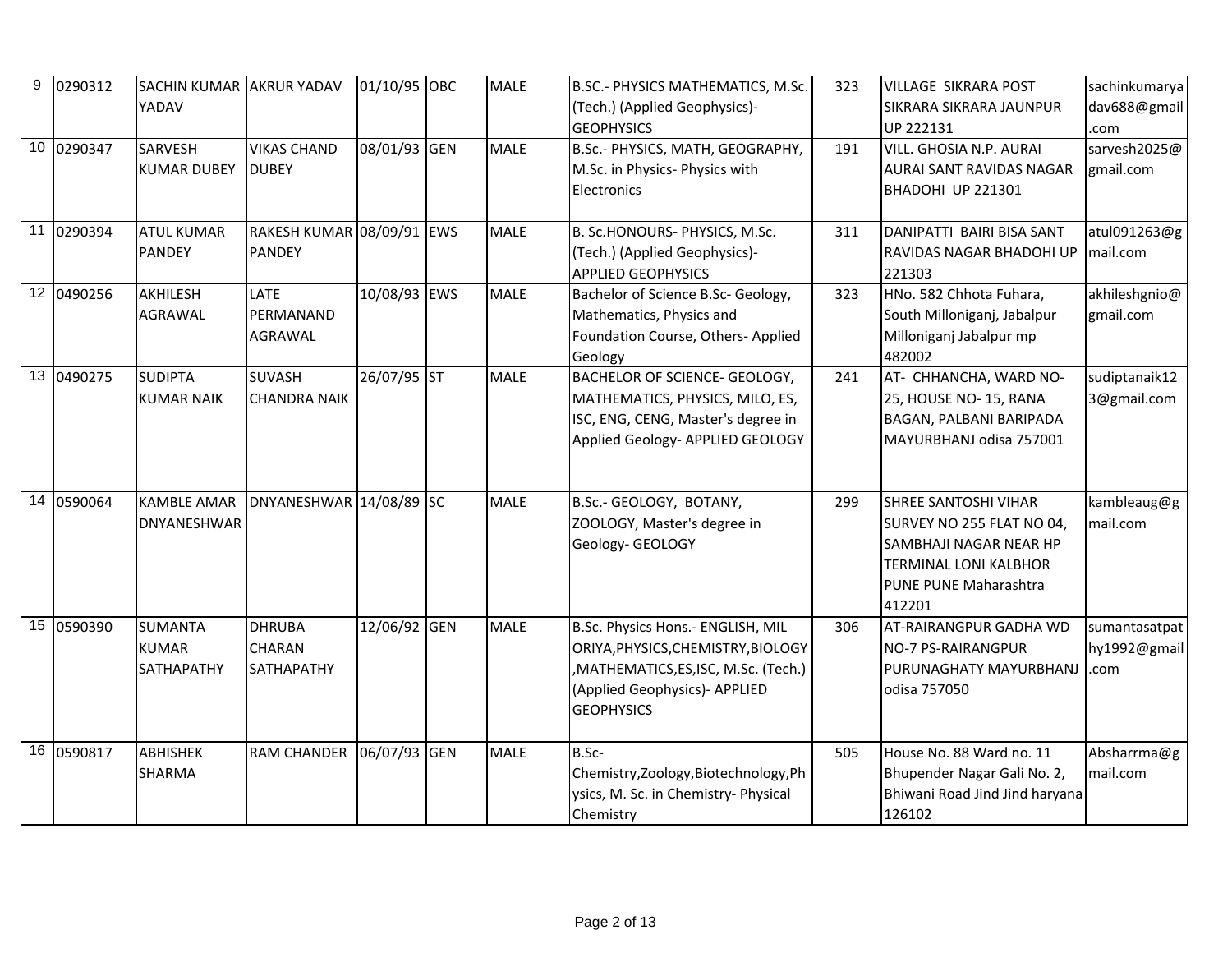| 17 0690005 | <b>RITIKA TUDU</b>                 | <b>SUSHIL TUDU</b>                   | 15/08/95 ST  | <b>FEMALE</b> | B.Sc- Geology, chemistry, botany,<br>english, hindi, Master's degree in<br>Geology- Geology                                                                                                                                  | 268 | Co- Sushil Tudu village-<br>Ranchara Borio Sahibganj<br>jarkhand 816120                                                   | ritikatudu15@<br>gmail.com           |
|------------|------------------------------------|--------------------------------------|--------------|---------------|------------------------------------------------------------------------------------------------------------------------------------------------------------------------------------------------------------------------------|-----|---------------------------------------------------------------------------------------------------------------------------|--------------------------------------|
| 18 0690294 | <b>AMIT MONDAL</b>                 | <b>SWAPAN</b><br><b>MONDAL</b>       | 13/06/93 SC  | <b>MALE</b>   | <b>BACHELOR OF SCIENCE-</b><br>GEOLOGYHONOURS, MATHEMATICS<br>GENERAL, CHEMISTRYGENERAL,<br>Master's degree in Applied Geology-<br>APPLIED GEOLOGY, Master's<br>degree in Mineral Exploration-<br><b>MINERAL EXPLORATION</b> | 302 | CO-SWAPAN MONDAL,<br><b>VILLAGE- BAN NABAGRAM P.S-</b><br>AUSGRAM BAN NABAGRAM<br><b>BURDWAN West bangal</b><br>713152    | amitmondalnit<br>rkl@gmail.com       |
| 19 0690373 | <b>SRITOMA BOSE</b>                | <b>TIMIR BOSE</b>                    | 02/01/91 GEN | <b>FEMALE</b> | <b>B.SC HONOURS-</b><br>GEOLOGY, MATHS, PHYSICS, ENGLISH,<br>BENGALI, Master's degree in Applied<br>Geology- APPLIED GEOLOGY                                                                                                 | 344 | A18 HB TOWN ROAD NO 2,<br><b>SODPUR KOLKATA West</b><br>bangal 700110                                                     | sritoma.1991<br>@gmail.com           |
| 20 0690415 | <b>RITUPARNA</b><br><b>GOSWAMI</b> | <b>SUSANTA K</b><br><b>GOSWAMI</b>   | 26/04/92 GEN | <b>FEMALE</b> | <b>B.SC HONOURS-</b><br>GEOLOGY, CHEMISTRY, MATHS,<br>Master's degree in Geology-<br>GEOLOGY, Master's degree in<br>Geo- Exploration- GEO EXPLORATION                                                                        | 336 | 4th FLOOR, R S THIKANA WEST<br>BANKIMPALLY<br><b>MADHYAMGRAM KOLKATA</b><br>West bangal 700129                            | rituparnagosw<br>ami43@gmail.<br>com |
| 21 0690425 | <b>TAMAL SUR</b>                   | <b>AMITAVA SUR</b>                   | 19/05/93 GEN | <b>MALE</b>   | Bachelor of science- GEOLOGY<br><b>MATHEMATICS CHEMISTRY</b><br>COMPULSORY, Master's degree in<br>Applied Geology- APPLIED GEOLOGY                                                                                           | 375 | <b>GARBATI, KUNDU GOLI,</b><br><b>HOOGHLY CHINSURAH, WEST</b><br><b>BENGAL BUROSHIBTALA</b><br>HOOGHLY West bangal 712105 | tamal.geol@g<br>mail.com             |
| 22 0690451 | <b>SUMANA DAS</b>                  | <b>SHEKHAR</b><br><b>CHANDRA DAS</b> | 28/03/94 SC  | <b>FEMALE</b> | Bachelors degree in Geological<br>Sciences- GEOLOGY, Master's degree<br>in Applied Geology- GEOLOGY                                                                                                                          | 302 | <b>6 GARIA PLACE ADITYA</b><br>APARTMENT, FLAT 3C GARIA<br><b>SOUTH 24 PARGANAS West</b><br>bangal 700084                 | sumanadas.da<br>s8@gmail.com         |
| 23 0690563 | <b>ARIJIT PAHARI</b>               | <b>DIPAK KUMAR</b><br><b>PAHARI</b>  | 07/12/91 GEN | <b>MALE</b>   | Bachelor of Science- Geology,<br>Mathematics, Physics, Env, Comp<br>Prog, Master's degree in Applied<br>Geology- Applied Geology, Others-<br>Geology                                                                         | 371 | HARIPADA PAHARI SARANI<br><b>VILL-ATHILAGORI POST-</b><br>CONTAI, PS-CONTAI PURBA<br>MEDINIPUR West bangal<br>721401      | arijitpahari@g<br>mail.com           |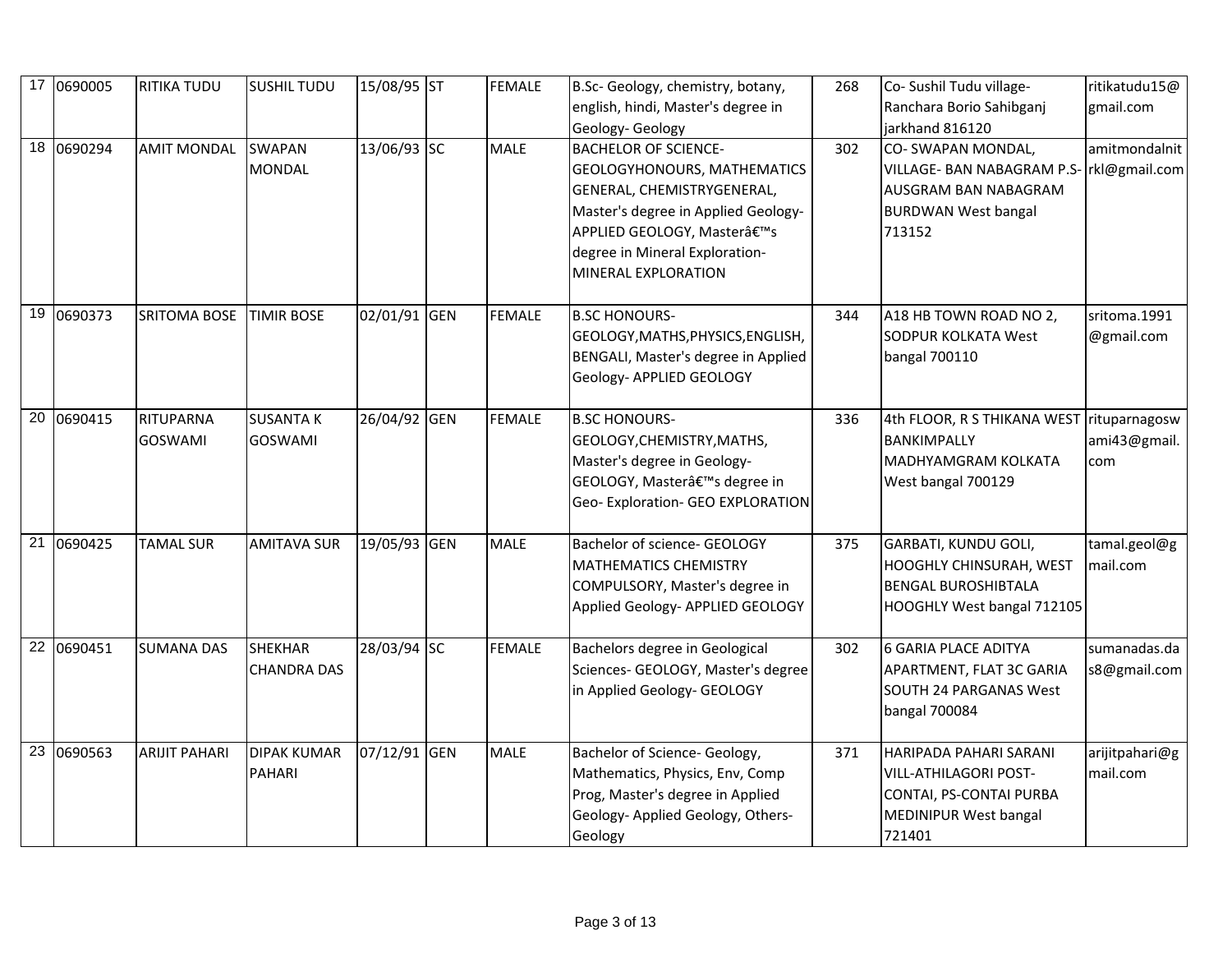| 24 0690571 | <b>ADITI SINGH</b>                      | <b>BANKESHWAR</b><br><b>PRASAD SINGH</b>                       | 20/06/95 ST  | <b>FEMALE</b> | <b>B.Sc Geology Honours-</b><br>Geology, Chemistry, Mathematics, EVS<br>, Alt. English and Non Hindi, Master's<br>degree in Applied Geology-<br>Petrology, Coal Petroleum<br>Geology, Ore<br>Petrology, Structural, Geomorpholog | 268 | Village-Datam PS-Tiruldih<br>Kukru Saraikela Kharswan<br>jarkhand 832403                                                                            | annu204@gm<br>ail.com                |
|------------|-----------------------------------------|----------------------------------------------------------------|--------------|---------------|----------------------------------------------------------------------------------------------------------------------------------------------------------------------------------------------------------------------------------|-----|-----------------------------------------------------------------------------------------------------------------------------------------------------|--------------------------------------|
| 25 0690588 | ANUBHA SHILPA LATE UJJNA<br><b>EKKA</b> | <b>AMSOREN EKKA</b>                                            | 31/01/91 ST  | <b>FEMALE</b> | B.Sc. in GEOLOGY-<br>GEOLOGY, PHYSICS, CHEMISTRY, ALT<br><b>ENGLISH, NON</b><br>HINDI, ENVIRONMENTAL STUDIES,<br>Master's degree in Geology-<br><b>GEOLOGY</b>                                                                   | 260 | CO GLORIA EKKA MARY AMRIT anubha.a06t@<br>BAG, K.M ROAD, NAYATOLI<br><b>CHURCH ROAD RANCHI</b><br>jarkhand 834001                                   | gmail.com                            |
| 26 0690629 | <b>DIPANWITA</b><br><b>SENGUPTA</b>     | <b>DEBASISH</b><br><b>SENGUPTA</b>                             | 13/10/95 GEN | <b>FEMALE</b> | Bachelor of Science 3 years Honours-<br>Geology Honours, Maths General,<br>Chemistry General, Master's degree<br>in Applied Geology- Geology                                                                                     | 364 | AB 8 by 1, GIRLS SCHOOL<br>ROAD DESHBANDHUNAGAR,<br><b>BAGUIATI BAGUIATI</b><br>DESHBANDHUNAGAR POST<br><b>OFFICE KOLKATA West bangal</b><br>700059 | sgdipa13@gm<br>ail.com               |
| 27 0690680 | <b>GOURI</b>                            | DWIJENDRA LAL 24/01/93 GEN<br><b>BHATTACHARYY BHATTACHARYY</b> |              | <b>FEMALE</b> | B.Sc Honours- Geology, Maths,<br>Chemistry, Master's degree in<br>Applied Geology- Applied Geology                                                                                                                               | 365 | House No -262, Ghoshpara<br>Kalna, Burdwan Kalna,<br>Burdwan West bangal 713409                                                                     | raibhattachary<br>ya93@gmail.c<br>om |
| 28 0690757 | <b>AKASH DAS</b>                        | <b>AJOY KUMAR</b><br><b>DAS</b>                                | 31/10/91 OBC | <b>MALE</b>   | BSC- PHYSICS, M.Sc. in Physics-<br><b>PHYSICS</b>                                                                                                                                                                                | 328 | VILLAGE-PURBA GOBINDAPUR akashdas.phy<br>P.S.- JANGIPARA PROSADPUR<br>HOOGHLY West bangal 712404                                                    | @gmail.com                           |
| 29 0690758 | <b>DHARMITA</b><br><b>HORO</b>          | <b>SUBODH</b><br><b>KUMAR HORO</b>                             | 11/02/92 ST  | <b>FEMALE</b> | B.Sc. PHYSICS HONS- HINDI,<br>CHEMISTRY, MATHS, PHYSICS,<br>ENVIRONMENTAL STUDIES, M.Sc.<br>(Tech.) (Applied Geophysics)-<br><b>APPLIED GEOPHYSICS</b>                                                                           | 251 | VILL-LAPA MORAH TOLI, PO-<br>LAPA PS-KARRA LAPA KHUNTI<br>jarkhand 835234                                                                           | shwetdh@gm<br>ail.com                |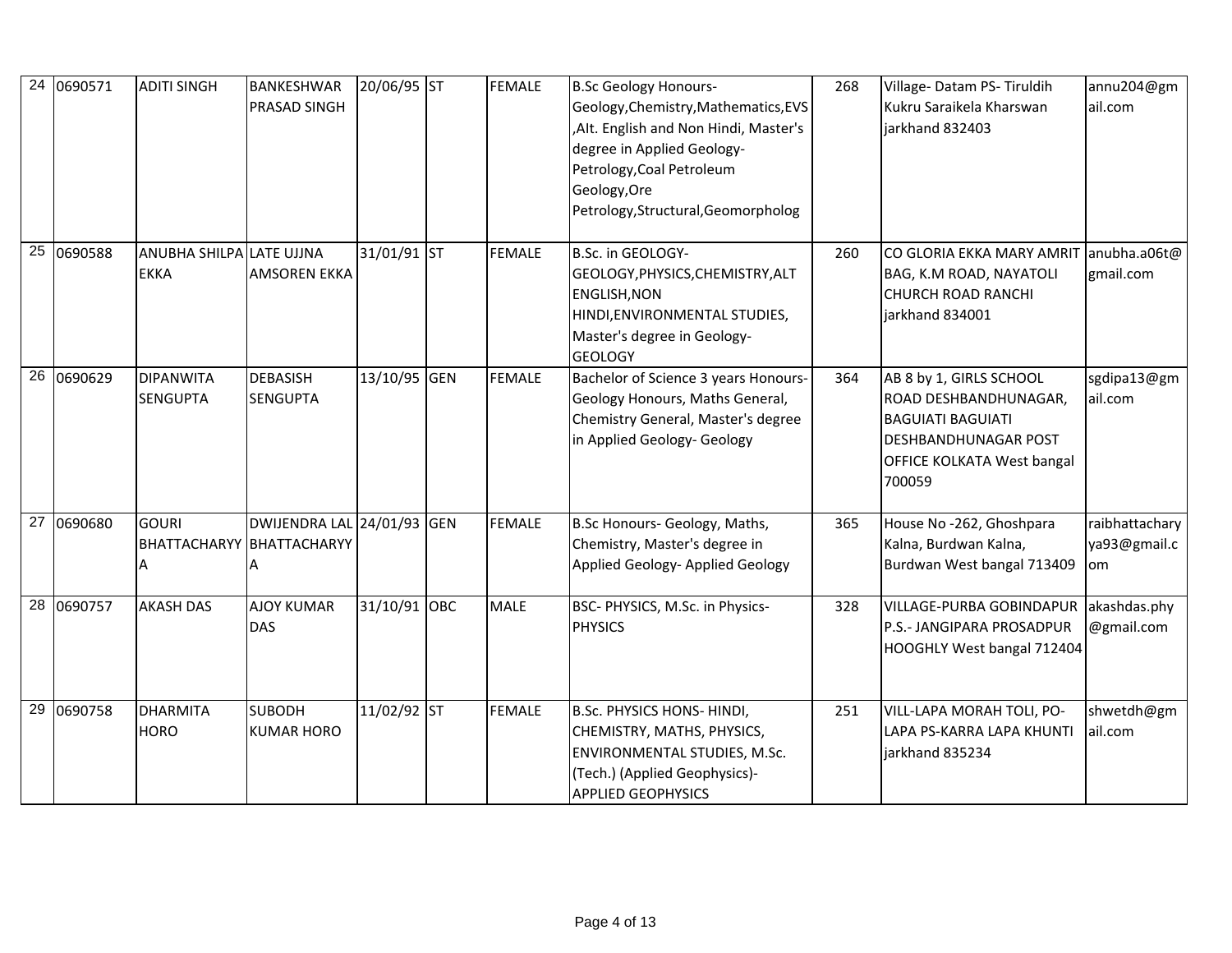| 30 | 0690800    | <b>MADHAV</b><br>KUMAR PANDEY PANDEY  | <b>AJIT KUMAR</b>                               | 01/01/94 GEN | <b>MALE</b> | B.Sc. HONS-<br>Physics, Mathematics, Chemistry,<br>M.Sc. (Tech.) (Applied Geophysics)-<br><b>Applied Geophysics</b>                                                    | 303 | Village kharenda Kharenda<br>Kaimur bihar 821102                                                                                                       | madhavkumar<br>pandey18@g<br>mail.com |
|----|------------|---------------------------------------|-------------------------------------------------|--------------|-------------|------------------------------------------------------------------------------------------------------------------------------------------------------------------------|-----|--------------------------------------------------------------------------------------------------------------------------------------------------------|---------------------------------------|
|    | 31 0690823 | <b>SUGATA</b><br><b>KUMAR SINHA</b>   | SUMAN KUMAR 09/10/90 GEN<br><b>SINHA</b>        |              | <b>MALE</b> | B.Sc Hons- PHYSICS, M.Sc. (Tech.)<br>(Applied Geophysics)- APPLIED<br><b>GEOPHYSICS</b>                                                                                | 337 | MR-101 SAPTARSHI PARK<br><b>WEST SANKARPUR</b><br><b>BIDHHANAGER DURGAPUR</b><br>DISTRICT-BURDHWAN A.B.L<br>POST OFFICE DURGAPUR West<br>bangal 713206 | sugatasinha19<br>90@gmail.com         |
|    | 32 0690847 | <b>ASHVINI</b><br><b>KUMAR</b>        | <b>JAGAR NATH</b><br><b>CHAUHAN</b>             | 17/07/94 OBC | <b>MALE</b> | B.Sc.Hons .-<br>MATHEMATICS, PHYSICS, MATHEMAT<br>ICAL PHYSICS, M.Sc. in Geophysics-<br><b>GEOPHYSICS</b>                                                              | 302 | <b>VILLAGE- SOMARIDIH GHOSI</b><br>MAU UP 275304                                                                                                       | kumarashvini0<br>87@gmail.com         |
|    | 33 0690878 | <b>DEBMALYA</b><br><b>HALDER</b>      | PRAFULLYA<br><b>HALDER</b>                      | 01/04/91 GEN | MALE        | <b>B.Sc HONOURS- PHYSICS HONOURS,</b><br>MATHEMATICS, CHEMISTRY,<br>ENGLISH, BENGALI, M.Sc. in Applied<br>Physics- APPLIED PHYSICS, Others-<br><b>LASER TECHNOLOGY</b> | 291 | VILL - LAKSHMIKANTAPUR PO<br><b>BIJAYGUNJ BAZAR SOUTH</b><br><b>TWENTY FOUR PARGANAS</b><br>West bangal 743345                                         | debmalya15ha<br>Ider@gmail.co<br>m    |
|    | 34 0690891 | <b>SHASHANK</b><br><b>GUPTA</b>       | <b>RAMESH</b><br><b>CHANDRA</b><br><b>GUPTA</b> | 14/06/95 GEN | <b>MALE</b> | B.Sc Hons. Physics- Physics, Others-<br><b>Physical Science</b>                                                                                                        | 339 | 201, Katra Abdul Gani<br>Fatehpur Fatehpur UP 212601                                                                                                   | shashankg687<br>@gmail.com            |
|    | 35 0690896 | <b>GAGANDEEP</b><br><b>SINGH</b>      | <b>SUNDER SINGH</b>                             | 02/10/93 GEN | <b>MALE</b> | B.Sc. Hons.- PHYSICS, MATHEMATICS,<br>CHEMISTRY, MATHEMATICAL<br>PHYSICS, M.Sc. in Geophysics-<br><b>GEOPHYSICS</b>                                                    | 316 | <b>SUNDER SINGH JASVEER</b><br><b>SINGH CLOTH MERCHANT</b><br><b>GURUDWARA ROAD,</b><br>ELLENABAD ELLENABAD SIRSA<br>haryana 125102                    | gaganwadhwa<br>24@gmail.com           |
|    | 36 0690966 | <b>PRAVEEN</b><br><b>KUMAR GUPTA</b>  | <b>JITENDRA</b><br><b>PRASAD GUPTA</b>          | 06/01/93 OBC | <b>MALE</b> | <b>B.Sc PHYSICSHONS.- MATHS PHYSICS</b><br>CHEMISTRY, M.Sc. (Tech.) (Applied<br>Geophysics)- APPLIED GEOPHYSICS                                                        | 326 | <b>VILLAGE ITARHI POST ITARHI</b><br>POLICE STATION ITARHI ITARHI<br>BUXAR bihar 802123                                                                | kumarpraveen<br>.bxr@gmail.co<br>m    |
|    | 37 0690995 | <b>AKHILESH</b><br><b>KUMAR YADAV</b> | <b>CHHOTE LAL</b><br>YADAV                      | 27/02/89 OBC | <b>MALE</b> | B.Sc.HONS. MATHEMATICS- PHYSICS,<br>MATHEMATICS, STATISTICS, Others-<br><b>GEOPHYSICS</b>                                                                              | 287 | HOUSE NO. - 08 VILLAGE -<br><b>BHAVANATHPUR TRILOCHAN</b><br><b>MAHADEV JAUNPUR UP</b><br>222136                                                       | akyadavbhu@<br>gmail.com              |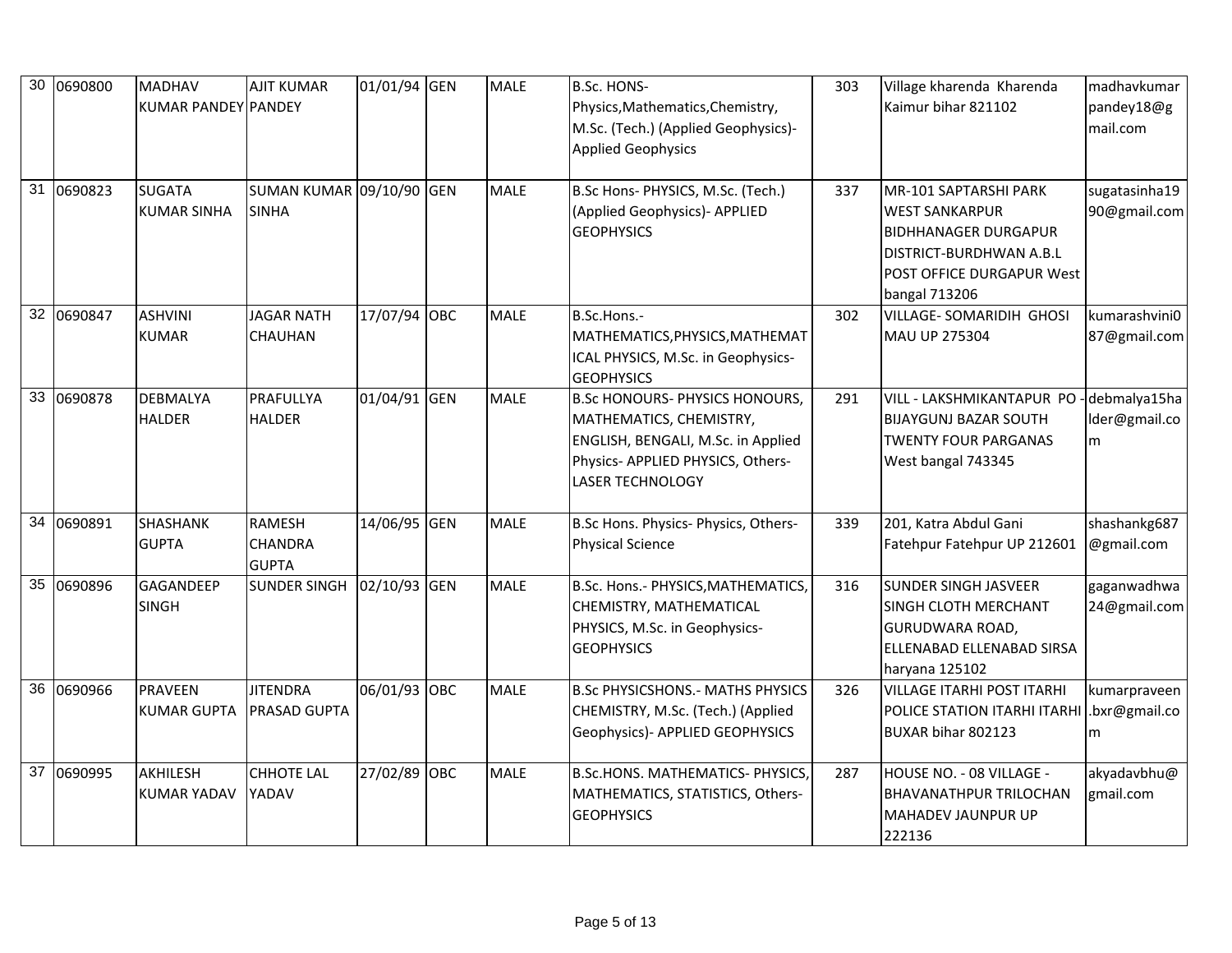| 38 0691013 | <b>SHIKHA</b>                        | <b>BIBHUTI RUHI</b><br><b>DAS</b>        | 23/07/92 SC  | <b>FEMALE</b> | 5-Year Integrated Program in M.Sc.<br>Tech. Applied Geophysics-APPLIED<br>GEOPHYSICS, M.Sc. (Tech.) (Applied<br>Geophysics)- APPLIED GEOPHYSICS                       | 296 | <b>VILLAGE-BARDANG, NIRSHA</b><br>PODDARDIH DHANBAD<br>jarkhand 828205                                                      | shikha2307s@<br>gmail.com         |
|------------|--------------------------------------|------------------------------------------|--------------|---------------|-----------------------------------------------------------------------------------------------------------------------------------------------------------------------|-----|-----------------------------------------------------------------------------------------------------------------------------|-----------------------------------|
| 39 0691186 | <b>KRISHAN PANJA</b>                 | <b>TAPAN PANJA</b>                       | 06/10/96 GEN | <b>MALE</b>   | <b>B.SC- CHEMISTRY MAJOR, PHYS</b><br>MINOR, MATH MINOR, M. Sc. in<br>Chemistry- CHEMISTRY INORGANIC<br>SPECIALISATION                                                | 501 | MAYURMAHAL SAHACHETAN<br>ROAD, P.O- NUTANGANJ<br><b>NUTANGANJ BURDWAN West</b><br>bangal 713102                             | panjakrishan7<br>8@gmail.com      |
| 40 0691362 | <b>BIPIN BIHARI</b><br><b>MONDAL</b> | <b>BADRI BISHAL</b><br><b>MONDAL</b>     | 30/07/91 GEN | <b>MALE</b>   | B.SC- CHEMISTRY, M. Sc. in<br>Chemistry- CHEMISTRY                                                                                                                    | 440 | <b>VILL JATINPUR CHURPUNI</b><br><b>BURDWAN West bangal</b><br>713150                                                       | bipinchem91<br>@gmail.com         |
| 41 0691609 | <b>MEGHA</b><br><b>AGARWAL</b>       | <b>ASHOK KUMAR</b><br><b>AGARWAL</b>     | 08/05/95 GEN | <b>FEMALE</b> | B.Sc in Chemistry- CHEMISTRY, M.<br>Sc. in Chemistry- CHEMISTRY                                                                                                       | 488 | MEGHA COLLECTION, DAMBER<br>CHOWK, MAIN ROAD,<br>KALIMPONG. KALIMPONG<br>DARJEELING West bangal<br>734301                   | agarwalmegha<br>199@gmail.co<br>m |
| 42 0691647 | <b>RUDRASHIS</b>                     | <b>UDAY</b><br>BHATTACHARJA BHATTACHARJA | 23/02/97 GEN | <b>MALE</b>   | B.Sc.- CHEMISTRY, M. Sc. in<br>Chemistry- CHEMISTRY                                                                                                                   | 449 | <b>ARABINDAPALLY SURI SURI</b><br>BIRBHUM West bangal 731101                                                                | rbhattacharja<br>@gmail.com       |
| 43 0691869 | PAYAL<br><b>KACHHAP</b>              | <b>SOMA KACHUA</b>                       | 05/03/93 ST  | <b>FEMALE</b> | <b>B.Sc- CHEMISTRY,</b><br>PHYSICS, MATHS, ENGLISH, HINDI, EVS,<br>M. Sc. in Chemistry- CHEMISTRY                                                                     | 280 | <b>VILL-BALSIRING THURKA TOLI</b><br>HATIA RANCHI jarkhand<br>834003                                                        | payal.kachhap<br>1@gmail.com      |
| 44 0691883 | <b>BINAYAK LALA</b>                  | <b>BINAY PADA</b><br>LALA                | 27/01/96 SC  | <b>MALE</b>   | <b>B.Sc Chemistry Honours-</b><br>CHEMISTRY, PHYSICS, MATHEMATICS,<br>COMPUTER, M. Sc. in Chemistry-<br>ORGANIC, PHYSICAL, INORGANIC, ANA<br><b>LYTICAL CHEMISTRY</b> | 424 | <b>BRINDABAN BAGCHI</b><br>SARANI, NEAR UNNAYAN<br>SAMITI BIRNAGAR, RAIGANJ<br>RAIGANJ UTTAR DINAJPUR<br>West bangal 733134 | binayaklala@g<br>mail.com         |
| 45 0692256 | <b>TIRTHA</b><br><b>MONDAL</b>       | <b>TAPAS KUMAR</b><br><b>MONDAL</b>      | 21/08/93 GEN | <b>MALE</b>   | B.SC- CHEMISTRY, M. Sc. in<br>Chemistry- PHYSICAL CHEMISTRY                                                                                                           | 498 | <b>VILL-GANESH NAGAR PS-</b><br><b>KAKDWIP GANESH NAGAR</b><br><b>SOUTH 24 PARGANAS West</b><br>bangal 743357               | tirthamondal9<br>@gmail.com       |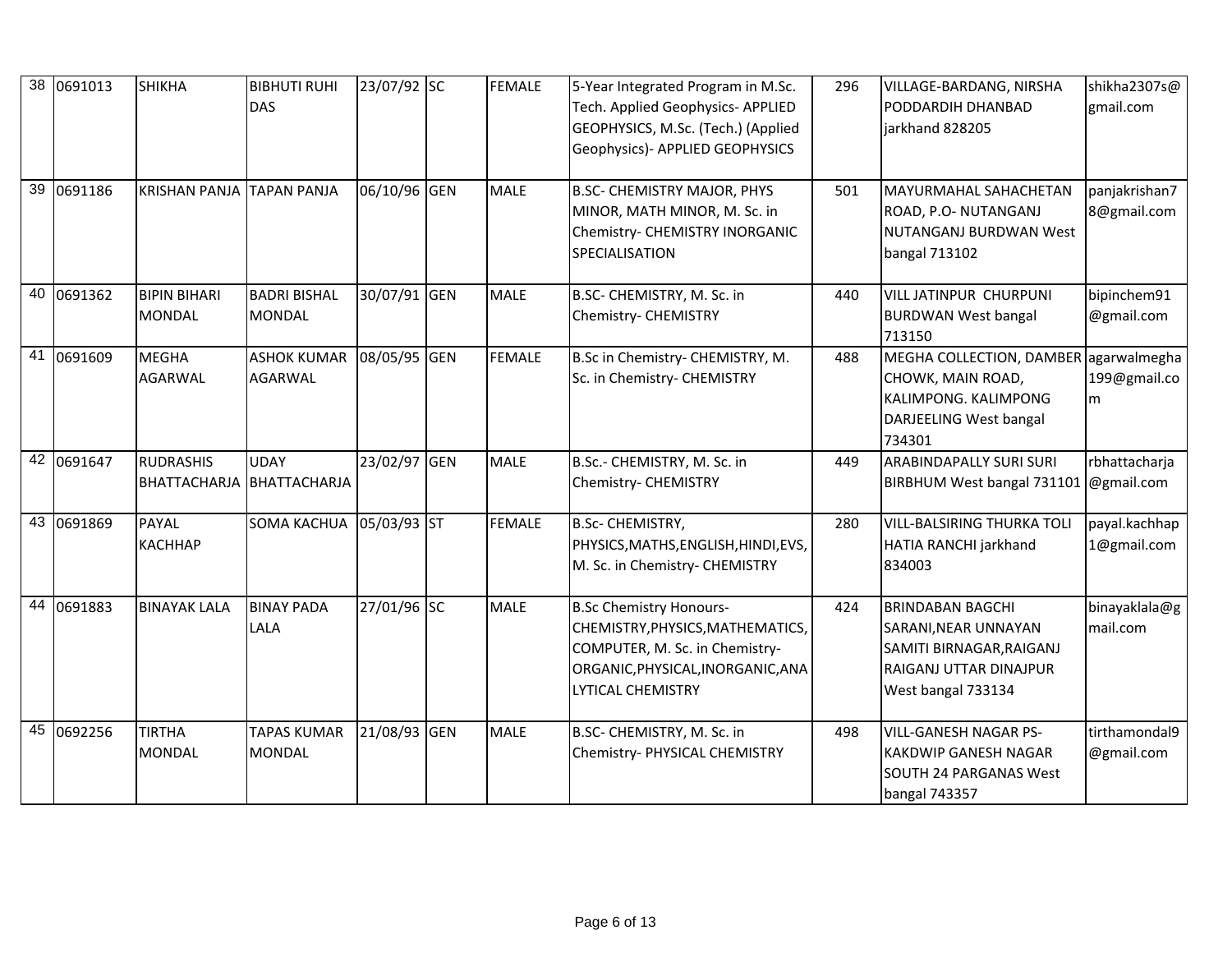| 46 | 0790028    | <b>SHIBASHIS</b><br><b>GURU</b>      | KULAMANI<br><b>GURU</b>                   | 02/10/95 SC  | <b>MALE</b>   | <b>BSc-Applied Geography Geology</b><br>Mathematics, Master's degree in<br>Geology- Geology                                                                                                           | 301 | <b>FLAT NO 102 UTOPIA</b><br><b>APARTMENTS Near Delta</b><br>Square Paika Nagar Bermunda<br>BHUBANESWAR odisa 751003                  | shibashis.guru<br>@gmail.com           |
|----|------------|--------------------------------------|-------------------------------------------|--------------|---------------|-------------------------------------------------------------------------------------------------------------------------------------------------------------------------------------------------------|-----|---------------------------------------------------------------------------------------------------------------------------------------|----------------------------------------|
|    | 47 0790072 | <b>MAMATA</b><br><b>SWAIN</b>        | <b>DOLAGOBINDA</b><br><b>SWAIN</b>        | 08/06/93 GEN | <b>FEMALE</b> | <b>GRADUATION- GEOLOGY,</b><br>MATH, PHYSICS, Others- APPLIED<br><b>GEOLOGY</b>                                                                                                                       | 344 | MIG-78 RRIT COLONY<br>RANGADHIPA SUNDARGARH<br>odisa 770002                                                                           | mamata.swain<br>488@gmail.co<br>m      |
|    | 48 0790091 | <b>VIVEK JYOTI</b><br><b>JENA</b>    | <b>DURYODHAN</b><br><b>JENA</b>           | 15/04/96 EWS | <b>MALE</b>   | B.Sc- GEOLOGY, PHYSICS,<br>MATHEMATICS, Master's degree in<br>Applied Geology- GEOLOGY                                                                                                                | 323 | C.O-Krushan Chandra Jena, AT- vivekgeo04@g<br>Kumbharia. Via- Akhuapada,<br>P.S- Bhandaripokhari<br>Kumbharia Bhadrak odisa<br>756122 | mail.com                               |
|    | 49 0790095 | <b>ASHISH KUMAR</b><br><b>BEHERA</b> | <b>AKULI CHARAN</b><br><b>BEHERA</b>      | 15/06/95 OBC | <b>MALE</b>   | <b>GRADUATION- GEOLOGY</b><br>HONS, ENGLISH, ODIA, ISC, ENVIRONM<br><b>ENTAL</b><br>SCIENCE, MATHEMATICS, BIOLOG,<br>Others- APPLIED GEOLOGY                                                          | 346 | AT-KULADERA, NEAR ANAND<br>MARGA LANE, MANDUA CO-<br><b>HARIHARA MOHANTY</b><br><b>KEONJHAR KEONJHAR odisa</b><br>758001              | ashishkumarb<br>ehera001@gm<br>ail.com |
|    | 50 0790274 | SOUMYASHREE<br><b>NANDA</b>          | SATYANARAYAN 15/06/95 GEN<br><b>NANDA</b> |              | <b>FEMALE</b> | <b>BACHELOR OF SCIENCE- GEOLOGY</b><br>HONOURS, PHYSICS, MATHEMATICS,<br>BIOLOGY, ODIA, ENGLISH, Master's<br>degree in Applied Geology- APPLIED<br><b>GEOLOGY</b>                                     | 385 | <b>MOHANTY PARA REGENT</b><br><b>MARKET SUNDARGARH</b><br>SUNDARGARH odisa 770001                                                     | 15695soumya<br>@gmail.com              |
|    | 51 0790275 | RUTUPARNNA<br><b>MOHANTA</b>         | PRABODH<br><b>KUMAR</b><br><b>MOHANTA</b> | 02/06/96 OBC | <b>FEMALE</b> | BSc. GEOLOGY HONS.- GEOLOGY,<br>MATHEMATICS, PHYSICS, BIOLOGY,<br>ENGLISH, Master's degree in Geology-<br>STRUCTURAL, PETROLOGY, ORE<br>GEOLOGY,<br>GEOCHEMISTRY, GEOPHYSICS, REMO<br><b>TE SENSI</b> | 366 | <b>AT-RAIRANGPUR GARH WARD</b><br>NO-7 PO-PURUNAGHATY VIA-<br>HATBADRA MAYURBHANJ<br>odisa 757050                                     | rutuparnna.dip<br>i@gmail.com          |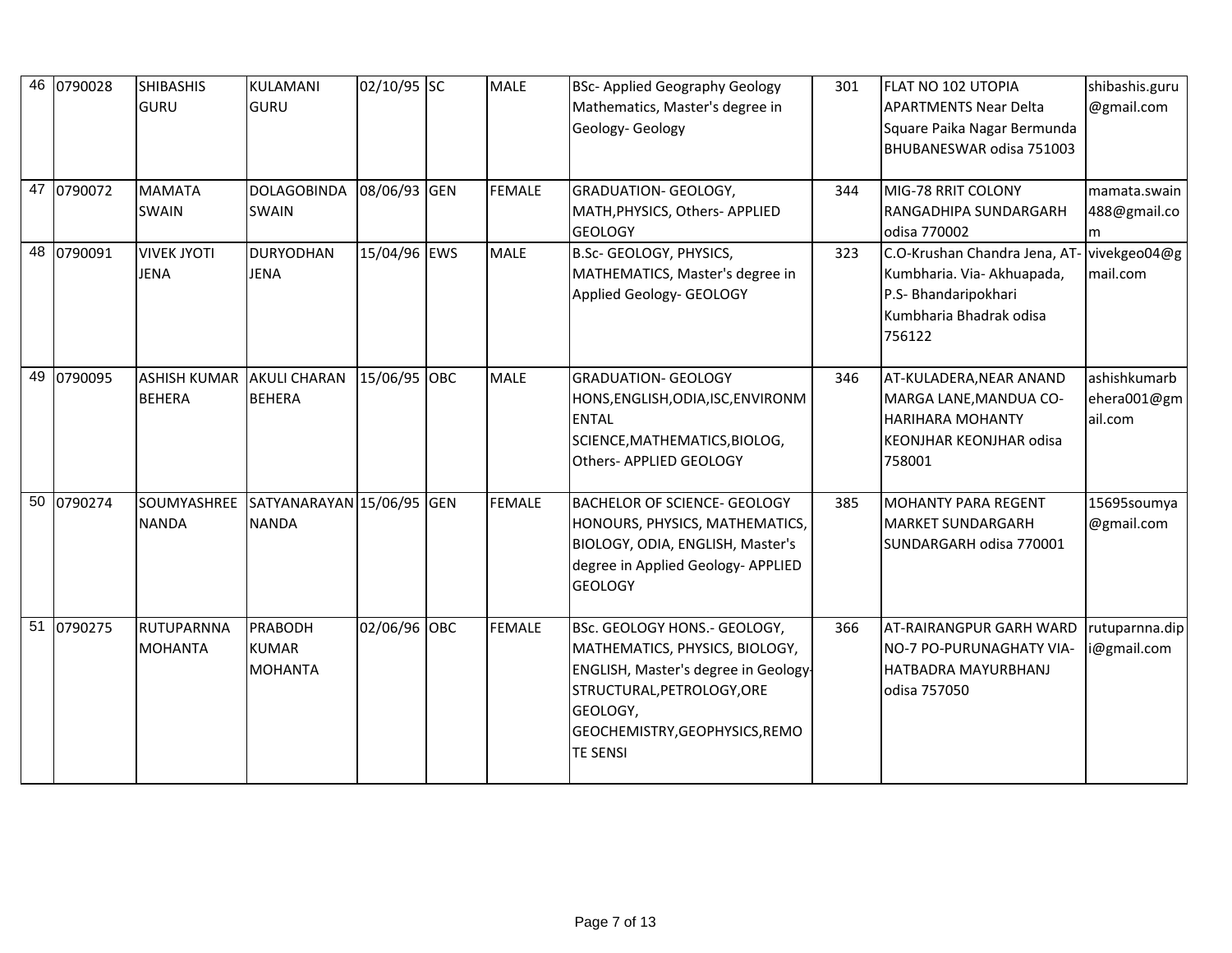| 52 0790280 | <b>BYOMAKESH</b>                           | <b>HEMANTA</b>                                   | 04/04/95 GEN | <b>MALE</b>   | <b>Bachelor of Science Honours-</b>                                                                                                                                                                               | 373 | CO- HEMANTA KUMAR KAR AT-byomakeshkar                                                                                                                                                     |                                       |
|------------|--------------------------------------------|--------------------------------------------------|--------------|---------------|-------------------------------------------------------------------------------------------------------------------------------------------------------------------------------------------------------------------|-----|-------------------------------------------------------------------------------------------------------------------------------------------------------------------------------------------|---------------------------------------|
|            | <b>KAR</b>                                 | <b>KUMAR KAR</b>                                 |              |               | ENGLISH, MIL ORIYA, BIOLOGY,<br>PHYSICS, GEOLOGY, ISC,<br>MATHEMATICS, EVS, Master's<br>degree in Applied Geology- APPLIED                                                                                        |     | RHS COLONY, RANGADHIPA<br>RANGADHIPA SUNDARGARH<br>odisa 770002                                                                                                                           | 2@gmail.com                           |
| 53 0790312 | <b>SIBANI</b>                              | <b>NARAYAN</b>                                   | 05/04/94 SC  | <b>FEMALE</b> | <b>GEOLOGY</b><br><b>GRADUATION-</b>                                                                                                                                                                              | 359 | <b>MADHUPARA BARADIA</b>                                                                                                                                                                  | mesibani94@g                          |
|            | PRIYADARSANI<br><b>MALIK</b>               | <b>MALIK</b>                                     |              |               | GEOLOGY, PHYSICS, CHEMISTRY,<br>Master's degree in Geology-<br><b>GEOLOGY</b>                                                                                                                                     |     | RAJKANIKA KENDRAPARA<br>odisa 754220                                                                                                                                                      | mail.com                              |
| 54 0790337 | <b>BHAGYASHREE</b><br><b>SAHOO</b>         | <b>BICHITRA</b><br><b>KUMAR SAHOO</b>            | 21/12/95 OBC | <b>FEMALE</b> | <b>BSc Geology Hons-</b><br>GEOLOGY, PHYSICS, MATH, Master's<br>degree in Applied Geology- APPLIED<br><b>GEOLOGY</b>                                                                                              | 375 | CO-BALARAM SAHOO, AT-<br><b>BODAMUNDAI SALIPUR, PO-</b><br>BODAMUNDAI, PS-SALIPUR<br>CUTTACK odisa 754202                                                                                 | sahoobhagyas<br>hree005@gma<br>il.com |
| 55 0790369 | SHIBAKALYANI<br><b>SHRABANI</b><br>SAHU    | <b>RAMESH</b><br><b>CHANDRA SAHU</b>             | 05/08/96 GEN | <b>FEMALE</b> | <b>B.Sc. IN GEOLOGY-</b><br>GEOLOGY, MATHS, PHY, EVS, IT, ISC, EN<br>G, ALT.ENG, Master's degree in<br>Geology-<br>GEOCHEM, PETRO, MIN, GEOMORP, ST<br>RATI, STRUC, FUEL, EXP, MICROPAL, RS,<br><b>ENG, HYDRO</b> | 363 | <b>HOUSE NO 385 A SATICHAURA</b><br><b>ROAD CARE OF RAMESH</b><br>CHANDRA SAHU INFRONT OF<br><b>METTO SUPERMARKET KAFLA</b><br><b>BAZAR CHANDINI CHOWK</b><br><b>CUTTACK odisa 753002</b> | skalyani27.ss<br>@gmail.com           |
| 56 0790480 | PRIYADARSHANI ALOK RANJAN<br><b>ALVIRA</b> | <b>BISWAL</b>                                    | 05/02/95 GEN | <b>FEMALE</b> | <b>B.Sc Geology Hons-</b><br>GEOLOGY, PHYSICS, MATH, Master's<br>degree in Geology-<br>IGNEOUS, SEDI, META, STRUCTURAL, G<br>EOPHY, GEOCHEM, BASIN, RS, ENV                                                       | 370 | AT-SUBHASH NAGAR, NEAR<br>DR.B.SAHU W.NO-14<br><b>BARGARH BARGARH odisa</b><br>768028                                                                                                     | alvira2705r@g<br>mail.com             |
| 57 0790543 | <b>UTSAV DAS</b>                           | PRABIR KUMAR 10/01/92 GEN<br><b>DAS</b>          |              | <b>MALE</b>   | <b>B.SC- GEOLOGY PHYSICS MATH,</b><br>Master's degree in Applied Geology-<br><b>GEOLOGY</b>                                                                                                                       | 364 | <b>C-O PRABIR KUMAR DAS</b><br><b>BALARAMPUR WNO-17 NEAR</b><br><b>NUASAHI UP SCHOOL</b><br><b>BARIPADA-2 BHANJPUR</b><br>BARIPADA-2 MAYURBHANJ<br>odisa 757002                           | Utsav.geol.das<br>@gmail.com          |
| 58 0790596 | SONALI<br>PRIYADARSINI<br><b>MALLICK</b>   | <b>GANESH</b><br><b>PRASAD</b><br><b>MALLICK</b> | 23/04/95 GEN | <b>FEMALE</b> | <b>BSc- GEOLOGY PHYSICS</b><br>MATHEMATICS, Master's degree in<br>Applied Geology- APPLIED GEOLOGY                                                                                                                | 357 | CO-Ganesh prasad Mallick At-<br>alatiri Po-panikoili Jajpur odisa<br>755043                                                                                                               | llori.pkl@gmail<br>.com               |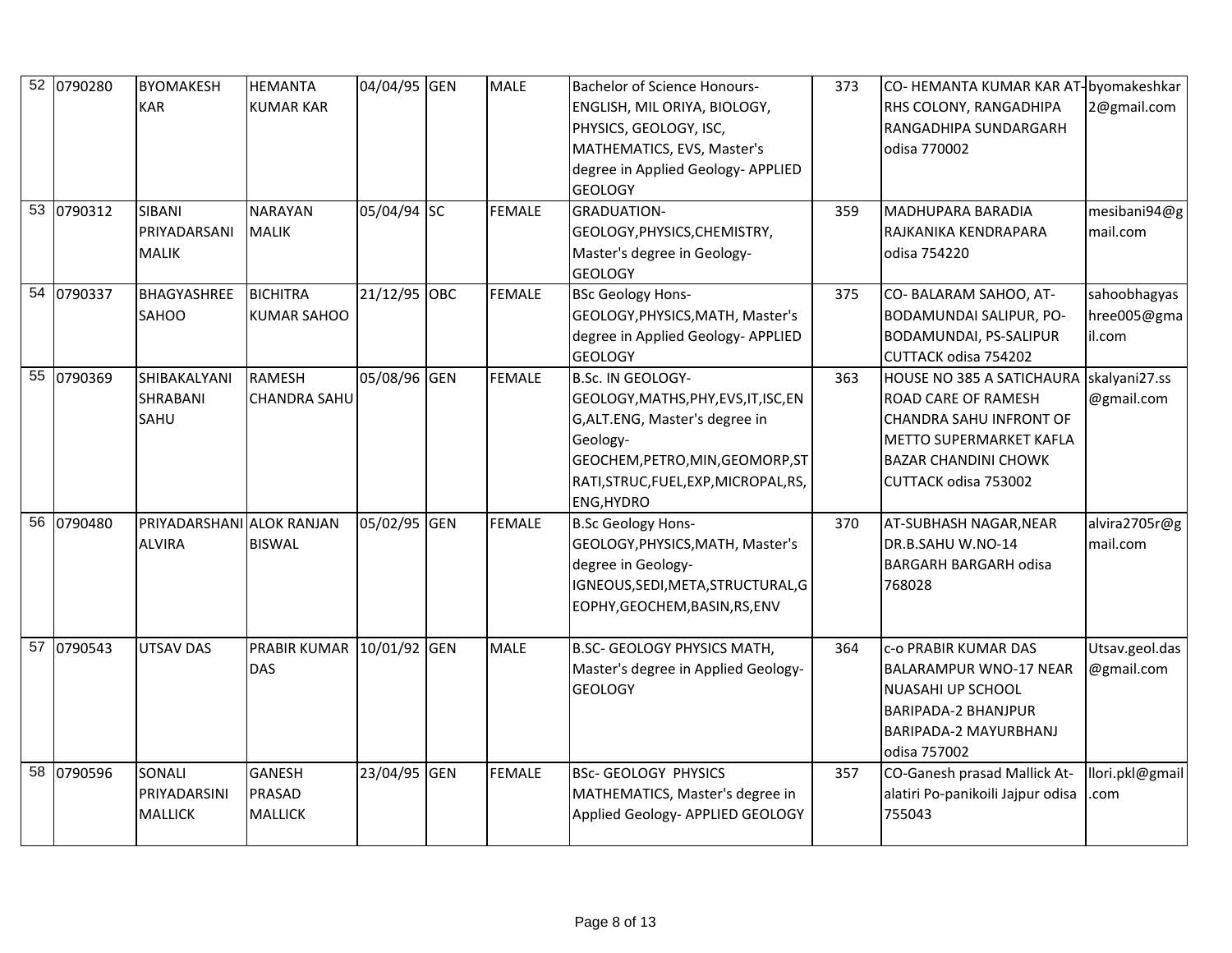| 59 0790662 | <b>JAGAN BEHERA</b>                  | <b>SURENDRA</b>                                        | 06/06/95 SC  | <b>MALE</b>   | B.Sc.- GEOLOGY, Master's degree in                                                                                                                                         | 305 | AT-NAGAR P.S-ASTARANG                                                                                                            | jagan.bapi@g                             |
|------------|--------------------------------------|--------------------------------------------------------|--------------|---------------|----------------------------------------------------------------------------------------------------------------------------------------------------------------------------|-----|----------------------------------------------------------------------------------------------------------------------------------|------------------------------------------|
|            |                                      | <b>BEHERA</b>                                          |              |               | Applied Geology- APPLIED GEOLOGY                                                                                                                                           |     | NAGAR PURI odisa 752109                                                                                                          | mail.com                                 |
| 60 0790674 | <b>KRISHNA</b><br><b>CHANDRA DAS</b> | <b>SUSHANTA</b><br><b>KUMAR DAS</b>                    | 15/06/96 GEN | <b>MALE</b>   | BSC- GEOLOGY, MATH, PHYSICS,<br>ENGLISH, ODIA, ISC, ES, Master's<br>degree in Applied Geology-<br>STRUCTURAL GEOLOGY,<br>MINERLOGY, PETROLOGY, REMOTE<br>SENSING, ECONOMIC | 369 | RANGADHIPA 770002<br><b>SUNDARGARH SUNDARGARH</b><br>odisa 770002                                                                | daskishan1@g<br>mail.com                 |
| 61 0790777 | <b>JAYAKRUSHNA</b><br>SAHU           | PARAMANAND<br>A SAHU                                   | 18/12/94 OBC | <b>MALE</b>   | B.Sc-<br>PHYSICS, MATH, CHEM, BIOLOGY, ISC, E<br>S, ODIA, ENG, M.Sc. in Physics-<br><b>PHYSICS</b>                                                                         | 341 | <b>AT-DARIPOKHARI</b><br><b>BADAPOKHARI BALASORE</b><br>odisa 756047                                                             | jayakrushnasa<br>hu77@gmail.c<br>om      |
| 62 0890005 | <b>HARSHIT</b><br><b>VERMA</b>       | <b>SHIV KUMAR</b><br><b>VERMA</b>                      | 23/01/95 SC  | <b>MALE</b>   | Intergrated M. Tech in geological<br>technology-geology, Master's<br>degree in Geological Technology-<br>Geology                                                           | 283 | M-II-C 167 Sitapur road yojna<br>Jankipuram, lucknow Lucknow mail.com<br>UP 226024                                               | hverma627@g                              |
| 63 0890069 | <b>BAIBHAV</b><br><b>KUMAR</b>       | <b>KUNWAR PAL</b><br><b>SINGH</b>                      | 21/06/96 SC  | <b>MALE</b>   | B.Sc.- GEOLOGY, Master's degree in<br>Applied Geology- GEOLOGY                                                                                                             | 297 | <b>BAIBHAV KUMAR VILLAGE-</b><br>NAGLA CHELA PIWARI ETAH<br>UP 207401                                                            | baibhav21indi<br>a@gmail.com             |
| 64 0890162 |                                      | TUSHAR PANDE ALOK CHANDRA 06/04/96 GEN<br><b>PANDE</b> |              | <b>MALE</b>   | BScH Geology- GEOLOGY, Master's<br>degree in Geology- GEOLOGY                                                                                                              | 372 | M-2 HOUSE NUMBER 30<br><b>SECTOR-I JANKIPURAM</b><br>JANKIPURAM S.O LUCKNOW<br>UP 226021                                         | tushar.montfo<br>rt@gmail.com            |
| 65 0890200 | AKANAKSHA<br><b>TRIPATHI</b>         | <b>MARKANDEY</b><br><b>MANI TRIPATHI</b>               | 06/12/95 EWS | <b>FEMALE</b> | B.Sc- GEOLOGY, BOTANY, Master's<br>degree in Geology- GEOLOGY                                                                                                              | 322 | WARD NO-26 SHAHID AMIYA<br>TRIPATHI NAGAR KASIA<br>KUSHINAGAR UP 247702                                                          | akanaksha.trip<br>athi0612@gm<br>ail.com |
| 66 0890503 | <b>DIVYANI SINGH</b>                 | <b>VIJAY SINGH</b>                                     | 09/04/94 SC  | <b>FEMALE</b> | B.Sc. HONORS- GEOLOGY, PHYSICS,<br>MATHEMATICS, Master's degree in<br>Applied Geology- GEOLOGY                                                                             | 308 | CE 68 DEEN DAYAL NAGAR<br>PHASE 1 MDA COLONY HEAD<br>POST OFFICE MORADABAD UP<br>244001                                          | s.divi570@gm<br>ail.com                  |
| 67 0890573 | <b>SHRAVYA</b><br>SRIVASTAVA         | <b>PANKAJ</b><br>SRIVASTAVA                            | 11/04/96 GEN | <b>FEMALE</b> | B.Sc. Geology Honours- Geology,<br>Maths, Physics, Chemistry, Master's<br>degree in Geology- Geology                                                                       | 369 | C-7, Chhatra Marg 29-31 Delhi shravyahg114<br>University Staff Quarters,<br>University of Delhi Malka Ganj<br>Delhi Delhi 110007 | @gmail.com                               |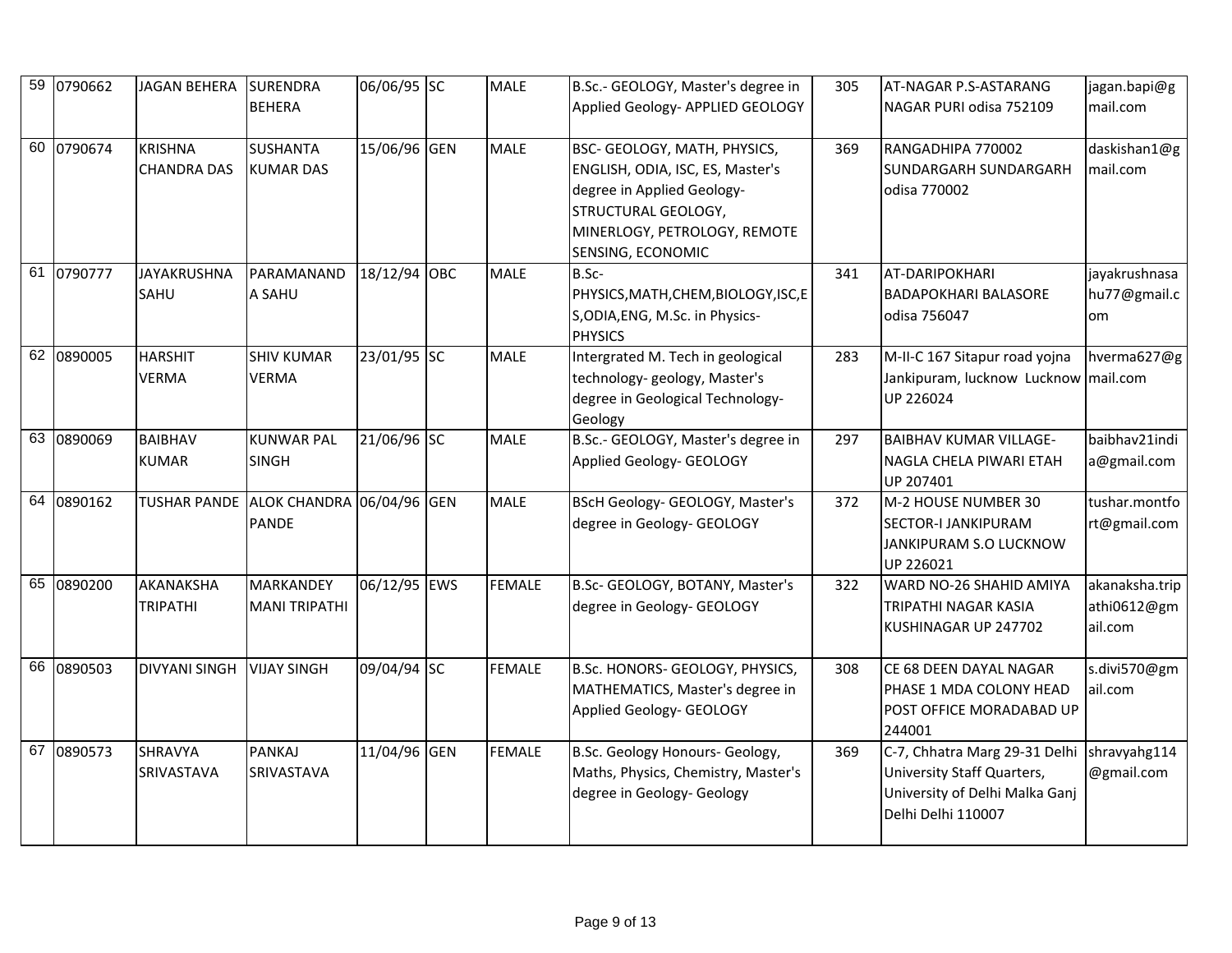| 68 0890797 | PRIYANKA<br><b>SHARMA</b> | LAKHMI CHAND 11/01/94 GEN<br><b>SHARMA</b> |              | <b>FEMALE</b> | B.Sc Physics Honors- Physics,<br>Mathematics, M.Sc. in Physics-Solid<br>state Physics                                                                                                                          | 334 | HOUSE NUMBER 2052, SECTOR Sharmapriyank<br>49 SAINIK COLONY<br>FARIDABAD haryana 121001                 | a284@gmail.c<br>om                 |
|------------|---------------------------|--------------------------------------------|--------------|---------------|----------------------------------------------------------------------------------------------------------------------------------------------------------------------------------------------------------------|-----|---------------------------------------------------------------------------------------------------------|------------------------------------|
| 69 0891125 | <b>AASHNA</b>             | <b>SURINDER</b><br><b>KUMAR</b>            | 01/03/96 GEN | <b>FEMALE</b> | B.Sc. Physics Hons-<br>M.P, EMT, Thermal, Stat, Electronics, So<br>lid state, optics, Quantum, Nano, etc,<br>M.Sc. in Physics-<br>Classical, Quantum, EMT, Solidstate, N<br>uclear, Radiation, M. P. Stat, etc | 288 | H.NO. 345-A Near Haryana<br><b>Gramin Bank Lahli ROHTAK</b><br>haryana 124411                           | chawlaa302@<br>gmail.com           |
| 70 0891428 | ANSHUL<br><b>PANWAR</b>   | <b>RANBIR SINGH</b>                        | 05/12/92 GEN | <b>MALE</b>   | <b>B.ScHONS PHYSICS- PHYSICS,</b><br>Integrated M.Sc. (Exploration<br>Geophysics)- GRAVITY, MAGNETIC,<br>SEISMOLOGY, SEISMIC,<br>WELLLOGGING, COMPUTER<br>PROGRAM.                                             | 299 | 13127 SECOND FLOOR RAM<br>NAGER EXT SHAHDARA DELHI 6494@gmail.c<br>Delhi 110032                         | anshulpanwar<br>om                 |
| 71 0891546 | <b>NISHA</b>              | <b>NARENDER</b><br><b>SINGH</b>            | 14/11/94 OBC | <b>FEMALE</b> | <b>BSC CHEM HNRS-</b><br>ORGANIC, INORGANIC, MATHS, ENGLI<br>SH, M. Sc. in Chemistry-<br>ORGANIC, INORGANIC, PHYSICAL<br><b>CHEMISTRY</b>                                                                      | 456 | V.P.O NAKHROLA TEHSIL-<br><b>MANESAR NAKHROLA</b><br>GURUGRAM haryana 122004                            | nishasisotia@g<br>mail.com         |
| 72 0891805 | SHUBHAM SOM SHUBHAM       |                                            | 15/07/95 GEN | <b>MALE</b>   | B.Sc hons-chemistry, M. Sc. in<br>Chemistry-chemistry                                                                                                                                                          | 236 | H.No 140C, vishnu enclave<br>hapur road, ghaziabad navyug<br>market ghaziabad UP 201001                 | shubhamthaku<br>r272@gmail.c<br>om |
| 73 0891904 | <b>ABIR BAGCHI</b>        | <b>JATAN BAGCHI</b>                        | 11/03/90 GEN | MALE          | <b>B.SC HONOURS- CHEMISTRY</b><br>HONOURS, MATH, PHYSICS, M. Sc. in<br>Chemistry- CHEMISTRY                                                                                                                    | 505 | <b>BANDIPUR RAMKRISHNA</b><br><b>IPALLY RAHARA NEAR KOLPAR</b><br>CO JATAN BAGCHI West<br>bangal 700118 | bagchiabir11@<br>gmail.com         |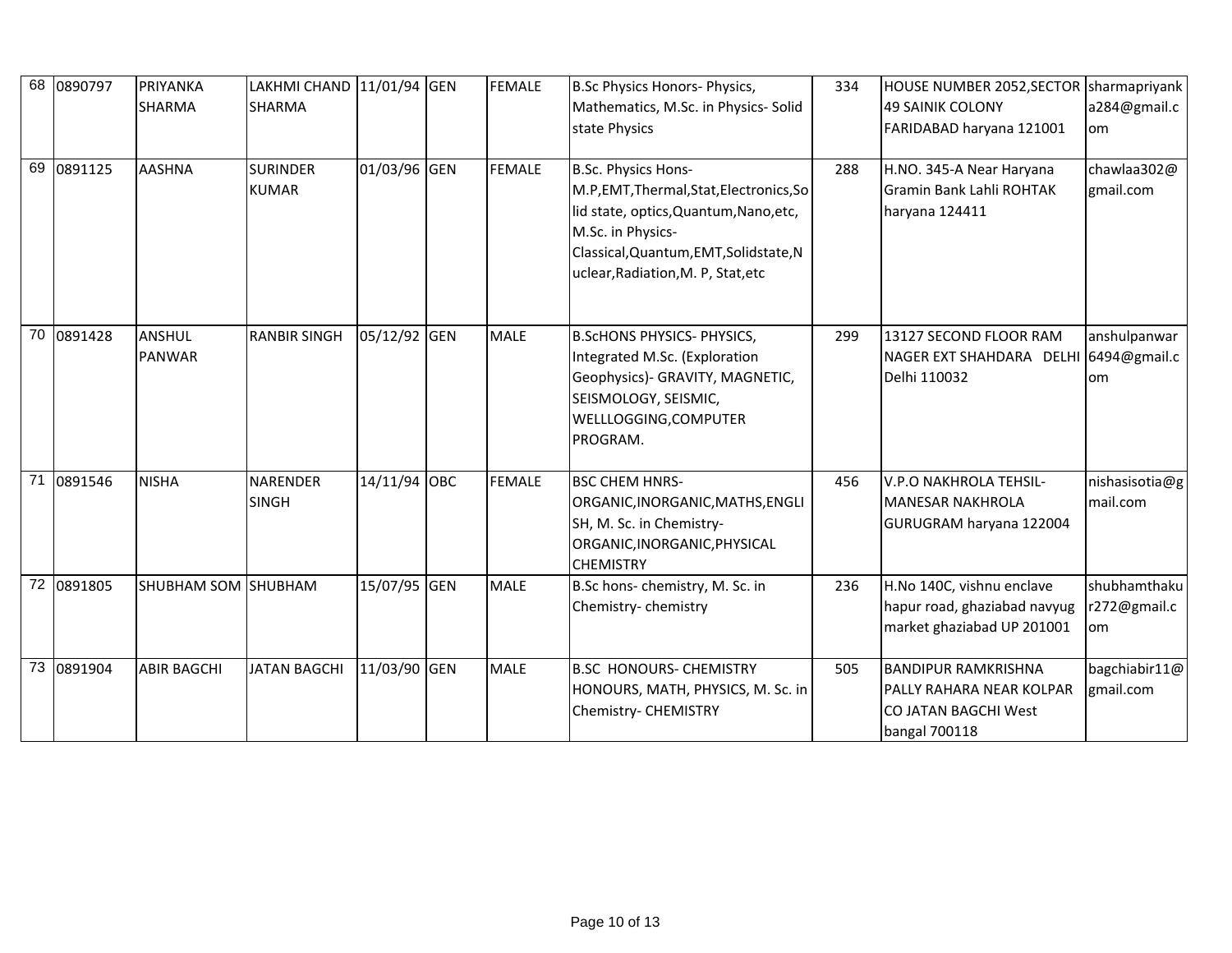| 74 | 0893292    | NILESH JOSHI                      | <b>CHANDRA</b><br><b>SHEKHAR</b>                 | 13/07/96 GEN | <b>MALE</b>   | B.Sc Honours Chemistry-Inorganic,<br>Organic, Physical, Analytical<br>Chemistry, Physics, Maths, M. Sc. in<br>Chemistry- Inorganic, Organic,<br>Physical, Analytical Chemistry | 508 | <b>GIC Road Near Pushtak Mahal</b><br>Degree College Pithoragarh<br>Pithoragarh Uttrakhand<br>262502 | joshinilesh828<br>@gmail.com           |
|----|------------|-----------------------------------|--------------------------------------------------|--------------|---------------|--------------------------------------------------------------------------------------------------------------------------------------------------------------------------------|-----|------------------------------------------------------------------------------------------------------|----------------------------------------|
|    | 75 0893413 | <b>ROHINI</b><br><b>AGARWAL</b>   | <b>VIJAY KUMAR</b><br><b>AGARWAL</b>             | 07/07/95 GEN | <b>FEMALE</b> | <b>Bachelor of Science- CHEMISTRY</b><br>HONOURS, M. Sc. in Chemistry-<br>Chemistry                                                                                            | 462 | <b>SANJAY TYRES CINEMA ROAD</b><br>KOTDWARA PAURI Uttrakhand 23@gmail.com<br>246149                  | rohiniagarwal6                         |
|    | 76 0893491 | <b>BHARTI</b><br>AGGARWAL         | <b>SHRI KISHAN</b><br>AGGARWAL                   | 20/01/94 GEN | <b>FEMALE</b> | B.Sc.HChemistry-<br>CHEMISTRY, PHYSICS, MATHS, BIOLOG<br>Y, M. Sc. in Chemistry- CHEMISTRY                                                                                     | 453 | 623-A, ARYA MOHALLA,<br>NANGLOI WEST DELHI Delhi<br>110041                                           | bharti29aggar<br>wal@gmail.co<br>m     |
| 77 | 0990086    | <b>TANYA</b><br><b>SRIVASTAVA</b> | NIRMALENDRA<br><b>KUMAR</b><br><b>SRIVASTAVA</b> | 17/11/90 GEN | <b>FEMALE</b> | <b>BACHELOR OF SCIENCE HONOURS-</b><br>GEOLOGY, Master's degree in<br>Geology- GEOLOGY                                                                                         | 352 | <b>INFRONT OF HOTEL SAVERA</b><br>HARSH NAGAR WARD NO 18<br>ROBERTSGANJ SONBHADRA<br>UP 231216       | tanya.srivastav<br>a1711@gmail.<br>com |
|    | 78 0990116 | <b>HENMOILL</b>                   | <b>LIHWANG</b>                                   | 15/02/95 ST  | <b>MALE</b>   | <b>BSc- GEOLOGY HONOURS,</b><br>GEOGRAPHY, CHEMISTRY, ENGLISH, C<br>OMPUTER APPLICATIONS, EVS,<br>Master's degree in Applied Geology-<br><b>GEOLOGY</b>                        | 265 | NEAR PALA MORUNG,<br><b>WAKCHING VILLAGE</b><br>NAGINIMORA MON nagaland<br>798622                    | Hanmoiw@gm<br>ail.com                  |
|    | 79 1090342 | <b>PAWAR</b><br>SRINIVAS          | P MAYACHAND                                      | 16/06/95 ST  | <b>MALE</b>   | Bsc- MATHS PHYSICS GEOLOGY,<br>Master's degree in Geology-<br><b>GEOLOGY</b>                                                                                                   | 269 | HNO 1-47 KUNTALA<br>K, BUGGARAM NERADIGONDA<br>ADILABAD Telangana 504323                             | srinivaspawar4<br>20@gmail.com         |
| 80 | 1090570    | <b>GUGULOTHU</b><br><b>NARESH</b> | <b>GUGULOTHU</b><br><b>CHINNABHICHA</b>          | 15/05/93 ST  | <b>MALE</b>   | $B.SC. -$<br>MATHEMATICS, PHYSICS, GEOLOGY,<br>Master's degree in Geology-<br>MINERALOGY, PETROLOGY, HYDROGE<br>OLOGY, ENGINEERING<br>GEOLOGY, ECONOMIC GEOLOGY                | 246 | BHAJANA THANDA H-NO 3-82<br><b>BETHOLE MAHABUBABAD</b><br>Telangana 506105                           | naresh.geologi<br>est@gmail.co<br>m    |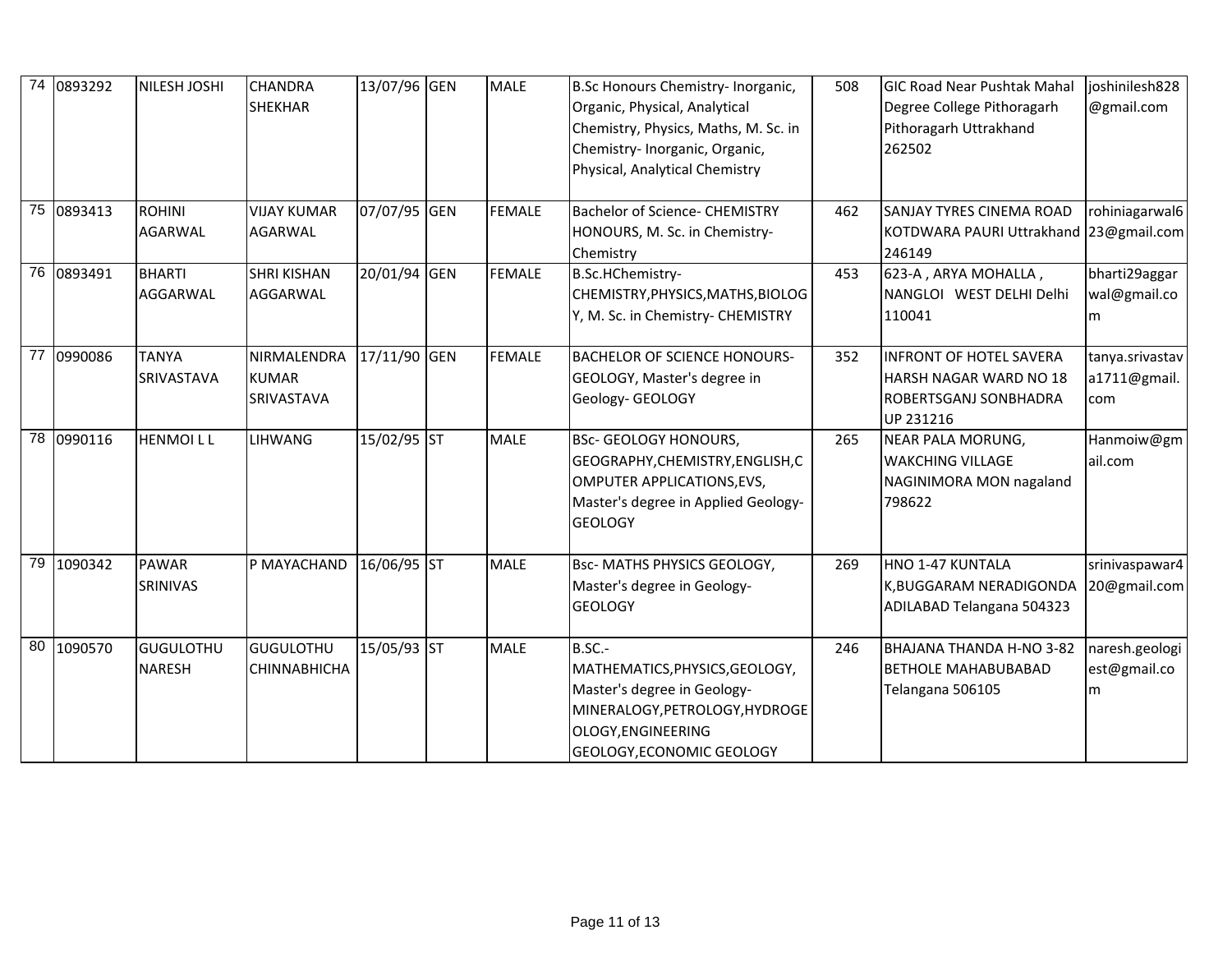| 81 | 1090609<br>82 1090749 | <b>WAGHMARE</b><br>PRANAV<br>PARMANAND<br><b>MUKADDAR SK</b> | PARMANAND<br><b>WAGHMARE</b><br><b>SAIYAD ALI</b> | 05/07/91 SC<br>03/02/91 GEN | <b>MALE</b><br><b>MALE</b> | B.Sc.- Physics, Chemistry, Geology,<br>Master's degree in Geology- Geology<br>B.Sc- Physics, Chemistry,                                                                                                                       | 302<br>318 | 58, New Diamond Nagar,<br>Ramna Maroti Road Besides<br>OM apartments Hanuman<br>Nagar Nagpur Maharashtra<br>440024<br>Village-Dabkai P.O.- | pranav10549<br>@gmail.com<br>mukaddarskne |
|----|-----------------------|--------------------------------------------------------------|---------------------------------------------------|-----------------------------|----------------------------|-------------------------------------------------------------------------------------------------------------------------------------------------------------------------------------------------------------------------------|------------|--------------------------------------------------------------------------------------------------------------------------------------------|-------------------------------------------|
|    |                       |                                                              |                                                   |                             |                            | Mathematics, M.Sc. in Physics-<br><b>Physics</b>                                                                                                                                                                              |            | Karnasubarna P.S.-<br>Berhampore District-<br>Murshidabad West bangal<br>742405                                                            | t@gmail.com                               |
| 83 | 1290154               | <b>SREEJITH K</b>                                            | <b>KUTTAPANS</b>                                  | 09/05/94 SC                 | <b>MALE</b>                | <b>B.Sc GEOLOGY-</b><br>GEOLOGY, MATHEMATICS, PHYSICS, E<br>NGLISH, HINDI, Master's degree in<br><b>Applied Geology-</b><br>PETROLOGY, MINERALOGY, STRUCTU<br><b>RAL</b><br>GEOLOGY, GEOEXPLORATION, GEOM<br><b>ORPHOLOGY</b> | 304        | KURUVILPURAM<br>THADATHARIKATH VEEDU<br>POOZHANADU POOZHANADU<br>THIRUVANANTHAPURAM kerla<br>695125                                        | jithusree777@<br>gmail.com                |
|    | 84 1990175            | <b>MAHESH R</b>                                              | RAJARATHINAM 07/04/95 OBC<br>G S                  |                             | <b>MALE</b>                | B.Sc.- GEOLOGY, MATHEMATICS,<br>PHYSICS, Master's degree in Applied<br>Geology- GEOLOGY                                                                                                                                       | 375        | <b>JAYABHAVAN EENCHAPURA</b><br><b>MUDAKKAL</b><br>THIRUVANANTHAPURAM kerla<br>695103                                                      | geomahiism@<br>gmail.com                  |
|    | 85 2690429            | <b>NEETU SINGH</b>                                           | <b>RAMESH</b><br><b>CHAND</b>                     | 20/05/89 SC                 | <b>FEMALE</b>              | B.Sc.- PHYSICS, CHEMISTRY,<br>MATHEMATICS, M.Sc. in Physics-<br><b>PHYSICS</b>                                                                                                                                                | 278        | 1449-12 BLOCK-B, STREET NO.<br>1 DURGAPURI, SHAHDARA<br>NAND NAGRI DELHI Delhi<br>110093                                                   | neetusingh201<br>989@gmail.co<br>m        |
| 86 | 3490067               | BILQIES FATIMA MOHD HASSAN                                   |                                                   | 01/01/96 ST                 | <b>FEMALE</b>              | BSc- English, Math, Geology,<br>Geography, Master's degree in<br>Applied Geology- Applied Geology                                                                                                                             | 252        | YULJUK PANIKHAR YULJUK<br><b>KARGIL J&amp;K 194403</b>                                                                                     | bilgies248@g<br>mail.com                  |